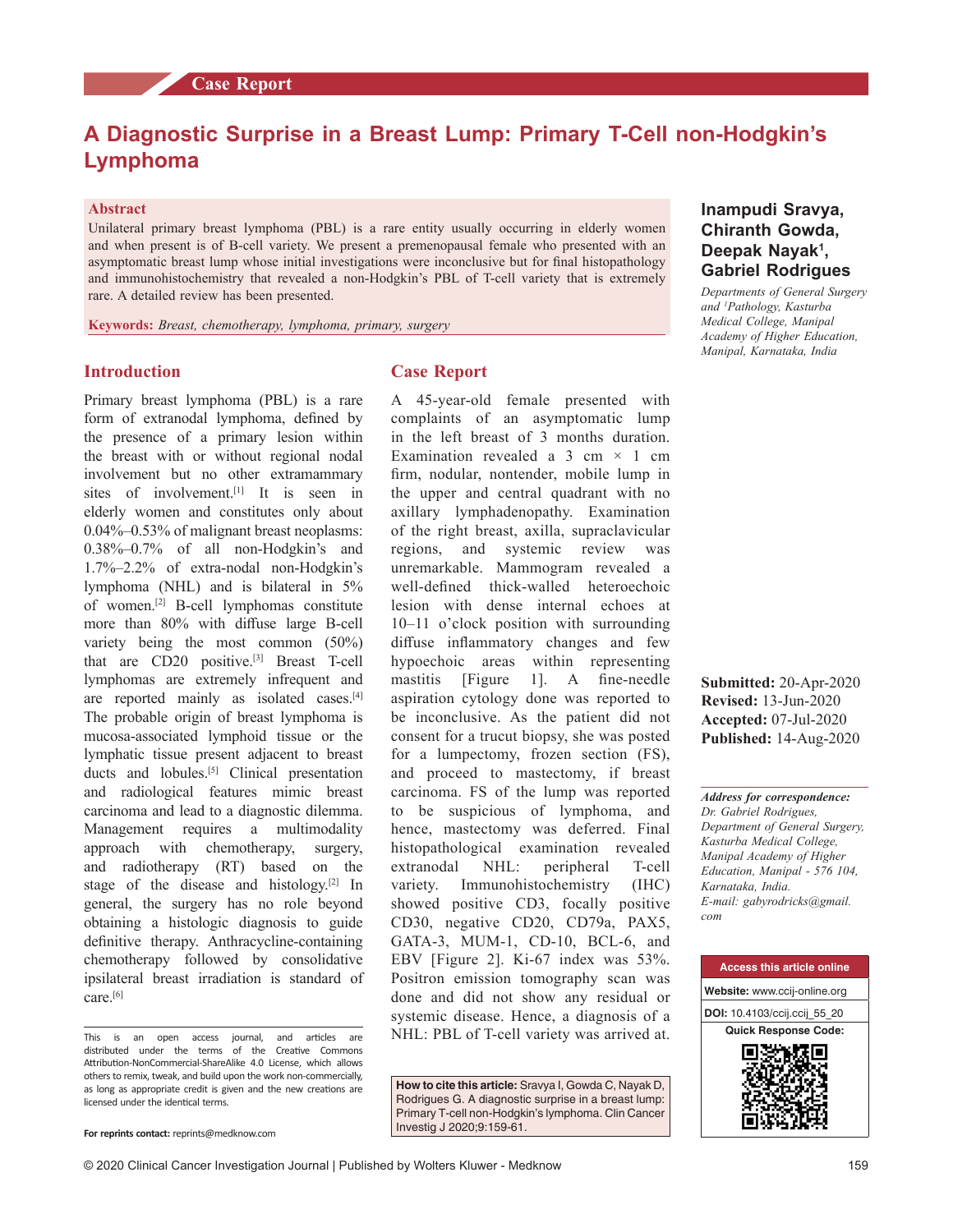

**Figure 1: Mammogram showing well‑defined heteroechoic lesion in the left breast**

She deferred adjuvant treatment and is lost to follow-up. Attempts to contact her have been in vain.

## **Discussion**

PBL is a rare, distinct clinicopathological entity, and a potentially curable disease. The presence of lymphomatous infiltrate in normal breast tissue with neither the presence of concurrent NHL at a different site nor a prior history of the same qualifies as PBL.<sup>[1,4]</sup> Wiseman and Liao<sup>[5]</sup> have laid down the specific criteria to diagnose PBL that include: (1) breast needs to be the clinical site of presentation, (2) a prior history of lymphoma or an evidence of metastatic disease needs to be ruled out at the time of diagnosis, (3) the pathologic specimen should reveal close association of lymphoma with the breast tissue, and (4) presence of ipsilateral axillary lymphadenopathy in case of concomitant disease.

PBL shows a bimodal peak with respect to age distribution with bilateral disease in younger population and unilateral disease in older patients. Bilateral disease is commonly seen during pregnancy or in the postpartum period due to the influence of tumor growth by hormonal variation.[2] The most common symptom is a painless rapidly progressive breast lump. Less commonly, patients may also present as diffuse breast enlargement. Ipsilateral axillary lymphadenopathy may be present in 50% of the patients.[3]

The radiological features remain nonspecific. On mammography, it typically appears as a solitary, circumscribed or indistinctly marginated mass, noncalcified with or without adjacent lymphadenopathy. On sonogram, it appears as a hypoechoic area with either microlobulated margins with increased vascularity or being well-circumscribed.<sup>[7]</sup> Magnetic resonance imaging is more sensitive and accurate in detecting metacentric/ multifocal lesions. The presence of large-enhancing breast lesions with skin thickening point toward a primary breast NHL.<sup>[8]</sup> Distinguishing lymphoma from carcinoma based on either clinical features or radiological



**Figure 2: (a) Strongly positive CD‑3 on immunohistochemistry; (b) Neoplastic cells showing high Mib‑1 proliferation index**

findings is almost impossible. Histopathology and IHC remains the gold standard for diagnosing a PBL.[4] Multidisciplinary approach is advocated for these patients to attain complete cure, avoid local recurrence, and systemic metastases. Chemotherapeutic agents such as cyclophosphamide, doxorubicin, vincristine, prednisolone, and rituximab (R‑CHOP regimen) are commonly used. In node‑negative patients, RT has an important role as consolidation therapy.<sup>[1,2]</sup> Important factors for relapse-free survival are as follows: (a) Ann Arbor stage,(b) International Prognostic Index, (c) LDH, and (d) RT. Over expression of Cyclin D1 is a poor prognostic factor in PBL. However, the optimal treatment remains unknown as there are reports showing recurrence following CHOP therapy alone.<sup>[9]</sup>

## **Conclusion**

Primary T-cell NHL in a premenopausal woman as was seen in our patient is extremely rare. Clinical and radiological features mimic breast carcinoma and can be differentiated only by histopathology and IHC. A multimodality approach (chemotherapy, surgery, and RT) based on the stage of the disease and histology is required in the management of these patients.

#### **Declaration of patient consent**

The authors certify that they have obtained all appropriate patient consent forms. In the form, the patient has given her consent for her images, and other clinical information to be reported in the journal. The patient understands that name and initials will not be published and due efforts will be made to conceal identity, but anonymity cannot be guaranteed.

#### **Financial support and sponsorship**

Nil.

#### **Conflicts of interest**

There are no conflicts of interest.

### **References**

- 1. Cheah CY, Campbell BA, Seymour JF. Primary breast lymphoma. Cancer Treat Rev 2014;40:900‑8.
- 2. Nicholson BT, Bhatti RM, Glassman L. Extranodal Lymphoma of the Breast. Radiol Clin North Am 2016;54:711-26.
- 3. Karismaz A, Dogu MH, Huq G, Altindal S, Yokus O, Suyani E.